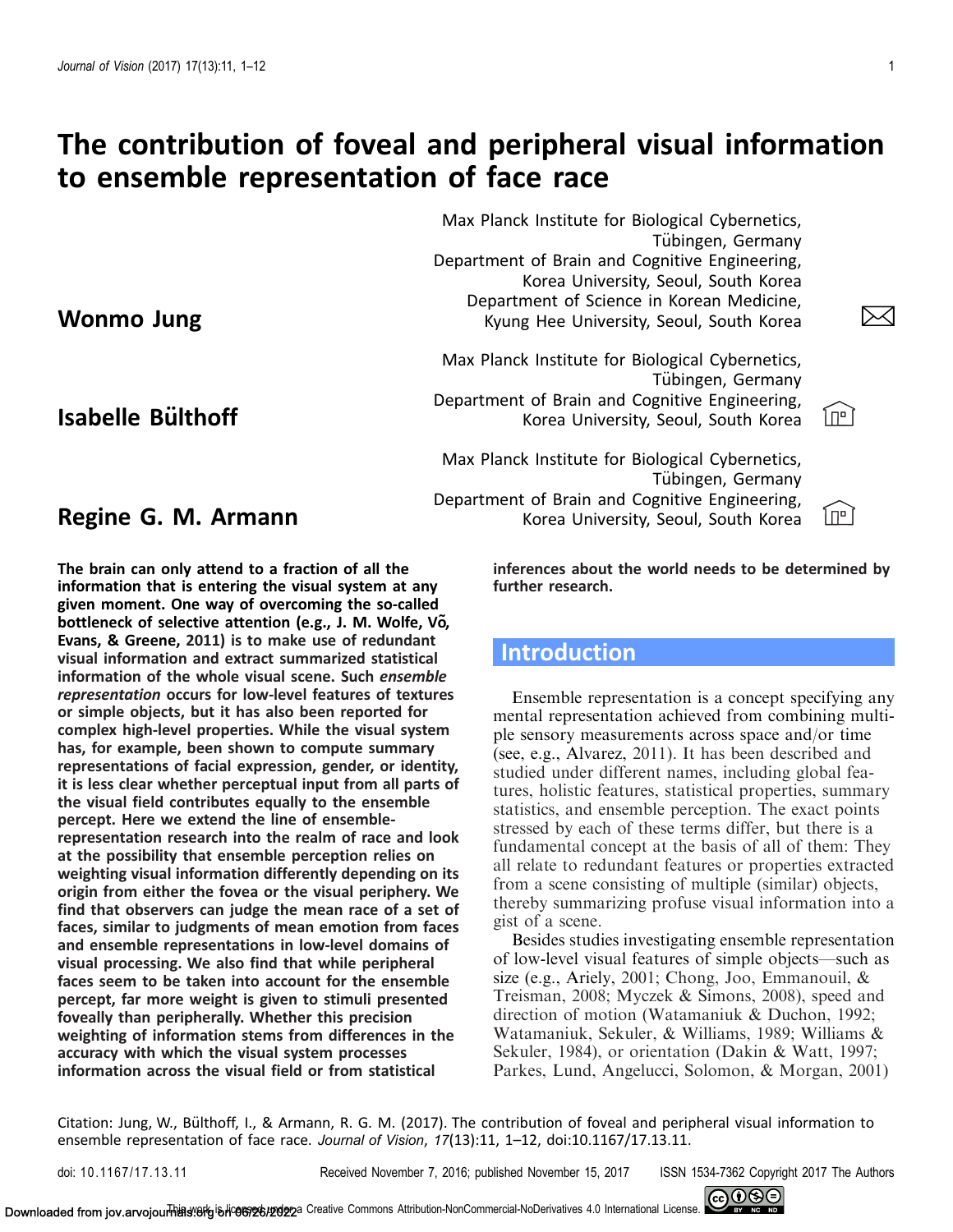and location (Alvarez & Oliva, [2008](#page-9-0); Morgan & Glennerster, [1991](#page-10-0))—some studies have reported ensemble representation of complex high-level objects such as facial expression, gender, and identity (e.g., de Fockert & Wolfenstein, [2009](#page-10-0); Haberman & Whitney, [2007, 2009](#page-10-0), [2010\)](#page-10-0). Haberman and Whitney [\(2007](#page-10-0)) for example, reported that observers could represent an average of facial expressions in a set from four to 16 faces presented for 2000 ms, while being unable to code or retain information about the emotional expression of individual set members.

Because of the long exposure time, however, this study could not fully reject the possibility that observers subsampled from the stimuli rather than averaging from the whole visual field. In a later study, Haberman and Whitney ([2009\)](#page-10-0) examined ensemble representation of facial expressions more systematically, comparing set sizes of four, eight, 12, and 16 faces and variable exposure durations of 50, 500, and 2000 ms. They reported consistent averaging performance of observers across various conditions that cannot be explained by an intentional subsampling strategy.

These and other studies (e.g., Haberman & Whitney, [2010\)](#page-10-0) report ensemble representation of complex highlevel visual information using large set sizes and thus suggest a rapid (as low as 50 ms), efficient (i.e., fairly independent of the number of items in a set), and flexible system. One aspect of ensemble representation that these studies do not consider is whether perceptual input from all parts of the visual field contributes equally to the ensemble percept.

In the human visual system, only the foveal region of the visual field—that is, the central  $2^{\circ}$  of visual angle can be described with high fidelity. Information from other regions of the visual field, parafoveal and peripheral regions, is processed at lower resolution, suggesting that the quality and quantity of visual information transmitted from the fovea and more peripheral visual fields might differ. Visual stimuli located in different areas of the visual field might therefore contribute differently to ensemble representation. Im and Halberda ([2013\)](#page-10-0), for one example, reported different levels of internal noise in a sizediscrimination task depending on whether the stimulus was projected onto foveal or peripheral areas of the visual field. Directly related to ensemble representations of faces, B. A. Wolfe, Kosovicheva, Leib, Wood, and Whitney [\(2015](#page-11-0)) demonstrated recently that accurate ensemble perception of the emotion of a crowd of faces does not require foveal input. When there is input from all parts of the visual scene, however, current data from Ji, Chen, and Fu [\(2014](#page-10-0)) suggest that foveal and extrafoveal input do play different roles when the visual system calculates ensemble representations from facial expressions.

Here, our goal is twofold: In the first place, we looked into the possibility that ensemble perception relies on weighting visual information originating from the fovea and from the visual periphery differently, rather than averaging equally across the whole stimulus set. To differentiate this from the subsampling already described, we call this strategy fovea-biased throughout this article, referring to an automatic, unconscious, differential weighting of incoming information by the visual system. At the same time, we extend the line of ensemble-representation research into the realm of race, another significant and widely studied feature of human faces. We examine whether averaging of race can occur, as has been reported for other face properties (identity: de Fockert & Wolfenstein, [2009;](#page-10-0) emotions: Haberman & Whitney, [2007](#page-10-0), [2009, 2010](#page-10-0); Ji et al., [2014](#page-10-0); B. A. Wolfe et al., [2015;](#page-11-0) gender: Haberman & Whitney, [2007](#page-10-0)), and ask whether the visual system can extract the mean race of a set of faces when the time constraints and number of face stimuli presented at once do not allow conscious perception of single individuals.

In all experiments in this study, we used Asian and White face stimuli displaying the same average identity. More precisely, we averaged together individual identities within each race and created morphs between both averages. These average faces are unnaturally smooth and lack most idiosyncratic features that are used to identify individuals, so that race information is the dominating feature that changes between face stimuli. To distinguish between global and fovea-biased averaging, we compared observers' behavioral data to data obtained by modeling their expected responses following one of two hypothetical strategies: a global and a fovea-biased one. The former assumes that the race average estimated by observers is based equally on all faces in the set, while the latter assumes that the average is based mainly on the faces presented in the foveal part of the visual display (Experiment 1). By controlling the race composition of different parts of the visual display, we measured more precisely the size of the effect that foveal and extrafoveal regions might have on the perception of the mean race of the stimulus set (Experiment 2).

# Methods

# Experiment 1

In Experiment 1, we compared observers' behavioral data to modeled data assuming they used one of two potential strategies for averaging across all 12 faces in the stimulus set: For the global strategy, we assumed that the estimated race average is based on all presented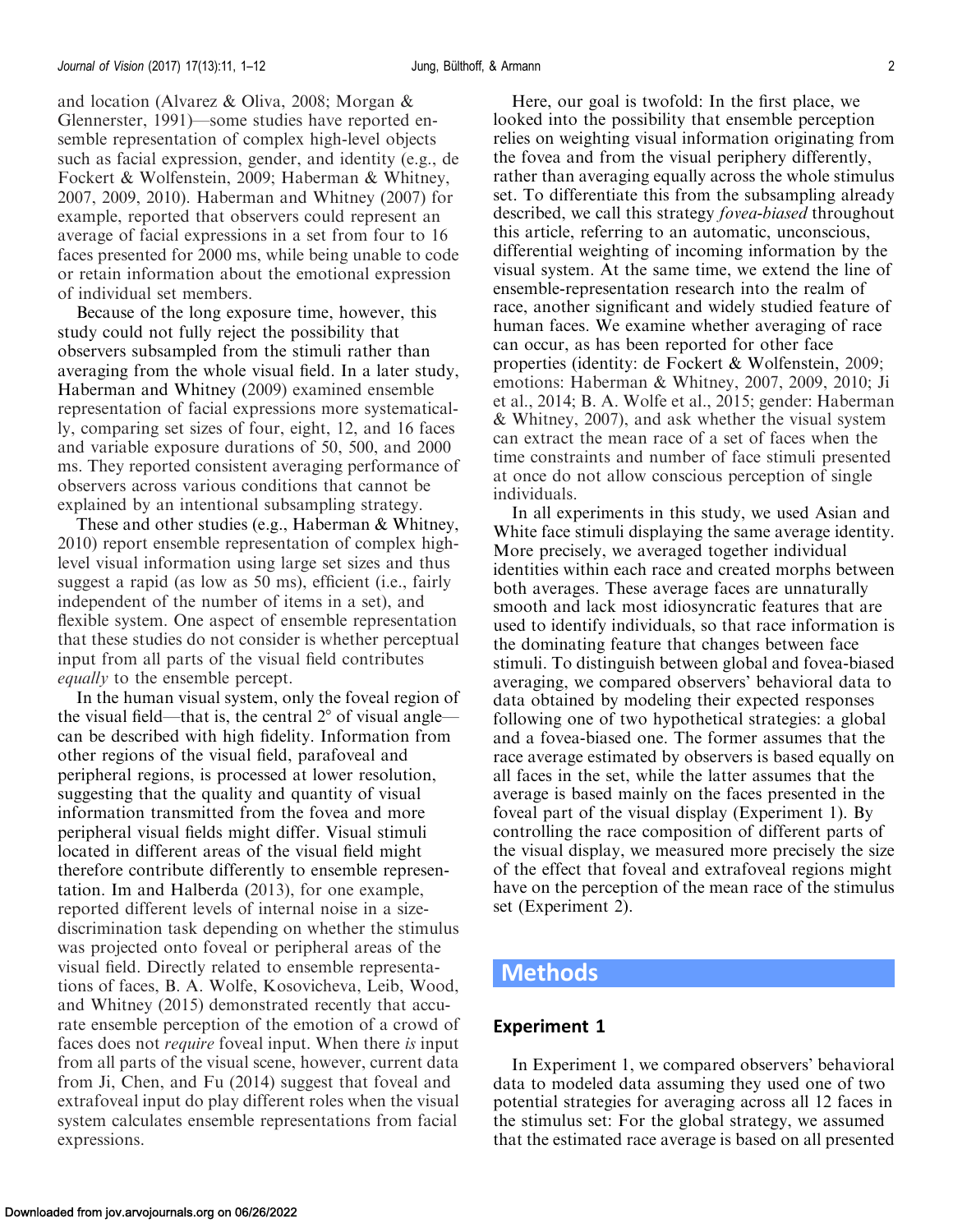<span id="page-2-0"></span>faces equally, while for the fovea-biased strategy, we assumed that observers would give more weight to the faces in the center of a  $3 \times 4$  face grid.

### **Participants**

Fifteen White volunteers (seven women, eight men; age range: 20–35 years) residing in Tübingen, Germany, participated. Informed consent was obtained from all participants. All had normal or corrected-to-normal vision, were unaware of the purpose of the experiment, and were compensated for their time.

### Stimuli

Using 32 Asian and 32 White male faces from the MPI face database [\(http://faces.kyb.tuebingen.mpg.de](http://faces.kyb.tuebingen.mpg.de)) and the Morphable Model algorithm (Blanz & Vetter, [1999\)](#page-9-0), we created two prototype faces by averaging individual faces in both race groups. A set of 99 morphs was created by morphing gradually from one race prototype to the other, generating an Asian–White continuum of faces in 1% steps. We labeled the White prototype with a race level of 0% Asian, and the Asian prototype with 100% Asian; the 99 gradually morphed faces filled the levels 1% to 99% Asian.

All faces were presented in frontal orientation and in full color. We used a set of 12 faces in a  $3 \times 4$  grid configuration (see Figure 1b), covering a visual angle of approximately  $12^{\circ} \times 13^{\circ}$  (following the stimulus presentation described in Haberman & Whitney, [2010](#page-10-0), figure 1A).

We chose as test faces five faces evenly distributed on the Asian–White continuum (0%, 25%, 50%, 75%, and 100% Asian race level; see Figure 1a). While these test faces were clearly distinguishable from each other (it has been shown in a study with similar stimuli that a 25% distance between these race morphs is above observers' discrimination thresholds; see Bülthoff, Armann, Lee,  $&$  Bülthoff, [2015\)](#page-9-0), they are unnaturally smooth and lack almost all facial information that can be considered idiosyncratic of a certain identity. The dominating features that allow observers to distinguish between these face stimuli are therefore related to their race difference. A new  $3 \times 4$  face grid was created in each trial, by randomly selecting 12 faces from the five stimulus faces.

### Task and procedure

The experiment was performed on a 22-in. computer screen using MATLAB 2009b (MathWorks, Natick, MA) and the Psychtoolbox extension (Brainard, [1997;](#page-9-0) Kleiner, Brainard, & Pelli, [2007;](#page-10-0) Pelli, [1997](#page-10-0)). In each trial, a test set was presented for 250 ms following a fixation cross shown for 2000 ms. As in the study by



Figure 1. Stimulus selection and display. (a) Five face images from an Asian–White continuum were used as stimuli. (b) For each trial, a  $3 \times 4$  grid (test set) was filled randomly with these faces. (c) Observers went through an endless loop of the entire race continuum and chose one face using a computer mouse.

Haberman and Whitney ([2010\)](#page-10-0) and other earlier studies on ensemble perception of faces already cited, participants were instructed not to focus on single faces but to just fixate in the middle where the cross had been shown and to distribute their attention evenly to all 12 faces. As literature on covert attention demonstrates, observers are able to disentangle their point of fixation from their point of attention allocation in this way (see, e.g., Carrasco, Williams, & Yeshurun, [2002](#page-9-0); Pestilli & Carrasco, [2005\)](#page-10-0). The very short presentation time, moreover, prevented our observers from making eye movements to scan the faces in each trial consciously. After a blank screen shown for 500 ms, a response face appeared in the middle of the screen. The response face (approximately  $3.5^{\circ} \times 4^{\circ}$  of visual angle) was taken from the Asian–White race continuum, chosen randomly in each trial. By moving the mouse, participants could scroll through all faces of this race continuum in an endless loop and choose one face with a mouse click (see Figure 1c). Participants were told to choose a face that corresponded to the average race of the faces seen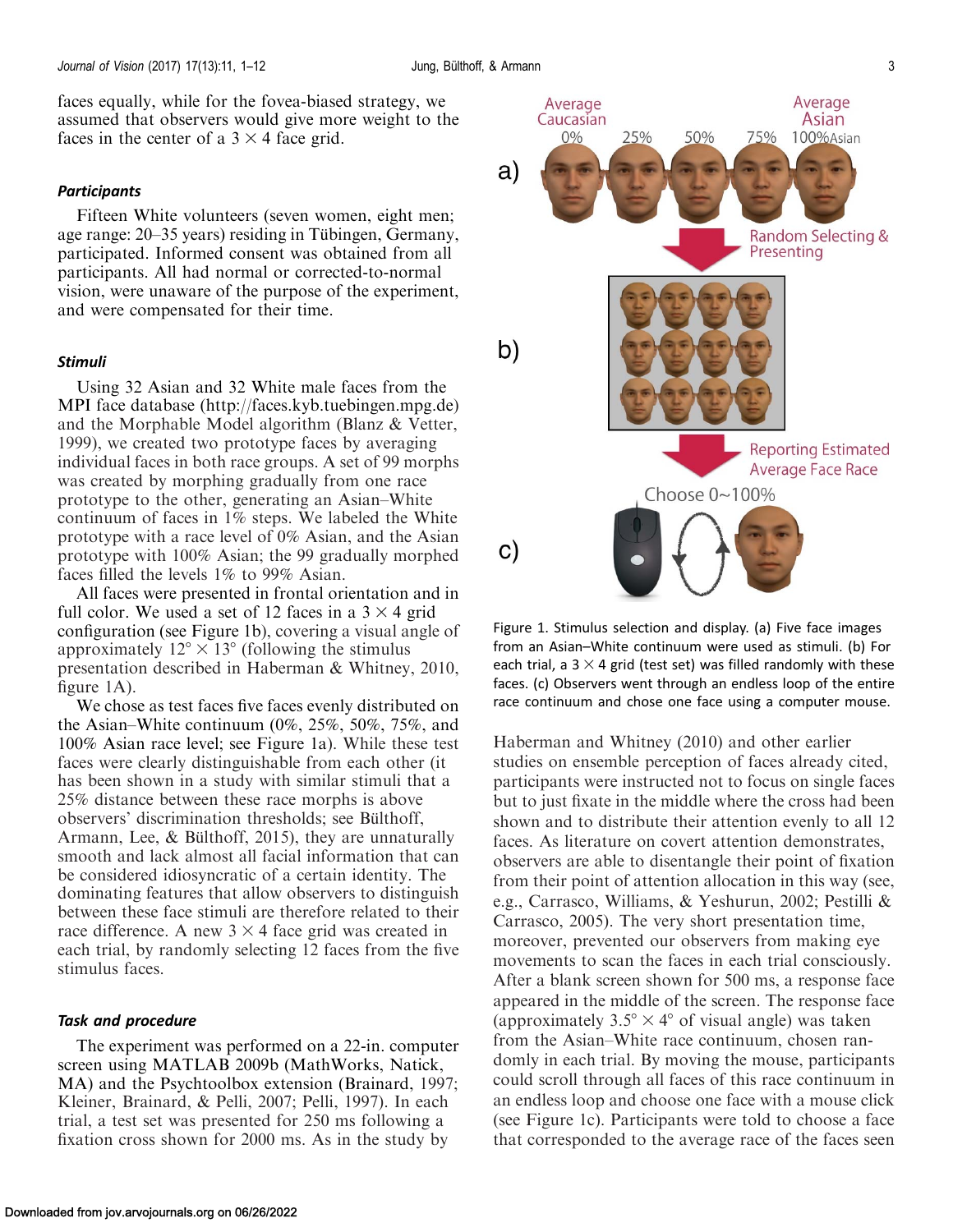<span id="page-3-0"></span>

Figure 2. Analysis. For each test set of 12 faces, we calculated the global mean of all 12 faces (left) and the fovea-biased mean of only the two central faces (right), and compared observers' estimation to both hypothetical means. See text for more details and Figure 3 for a graphical representation of these comparisons.

in the preceding test set. A chin rest was used to maintain posture and a distance of 60 cm to the screen.

Based on earlier pilot experiments, the number of trials was fixed at 300 for each participant, so that an experimental session took approximately 60 min to complete. Before the task, participants were given detailed explanations about the concept of morphing faces between races and about what an average face represented, and had the opportunity to go through a few training trials.

### **Analysis**

For each trial test set, we calculated two race means: the global mean, based on the Asian race level of all faces in the set (see Stimuli), and the foveal mean, based on the two central faces only. Since the faces in each set varied randomly between 0% and 100% Asian, we ran a Shapiro–Wilk test on the global mean data ( $W=0.99$ , p  $(4.23)$  and the foveal means ( $W=0.99$ ,  $p=0.08$ ) of the same stimulus selection, to make sure that our stimulus sampling was normally distributed.

For each set, we compared both means to the perceptual estimations given by each participant to deduce whether participants were following a global or a fovea-biased strategy (see Figure 2). To this end, based on the same estimations from our observers, we calculated the difference between estimated and global mean (DEG) and between estimated and foveal mean (DEF). Since DEG and DEF scores are the result of applying different calculations to the same data, their distributions have different dispersion values, which do not allow for direct statistical comparison. We therefore compared each distribution to hypothetical random distributions (as outlined later) to determine which strategy was more probable—that is, further away from random behavior.

If participants followed a random response strategy and randomly selected a mean race value (i.e., their answers varied between 0 and 100% independently of the test sets), the DEG and DEF values would also be normally distributed. If, however, participants estimated the average race of the set based on all faces (global mean) or on the most central faces (foveal mean), DEG or DEF values would be closer to 0 (i.e., closer to the global or foveal mean, respectively) than values for random data, and their distributions would therefore be narrower than in the random case.

We generated random response distributions simulating observers randomly selecting their responses using the Monte Carlo method (10,000 iterations), and compared the distributions of random DEG and DEF values to those calculated from observers' data (Figure 3). To compare the narrowness of the distributions



Figure 3. Probability distributions. Observers' distributions of their difference between estimated and global mean (DEG) and their difference between estimated and foveal mean (DEF) (left: global; right: fovea-biased) were compared to randomly generated DEG and DEF distributions. For more details, see text.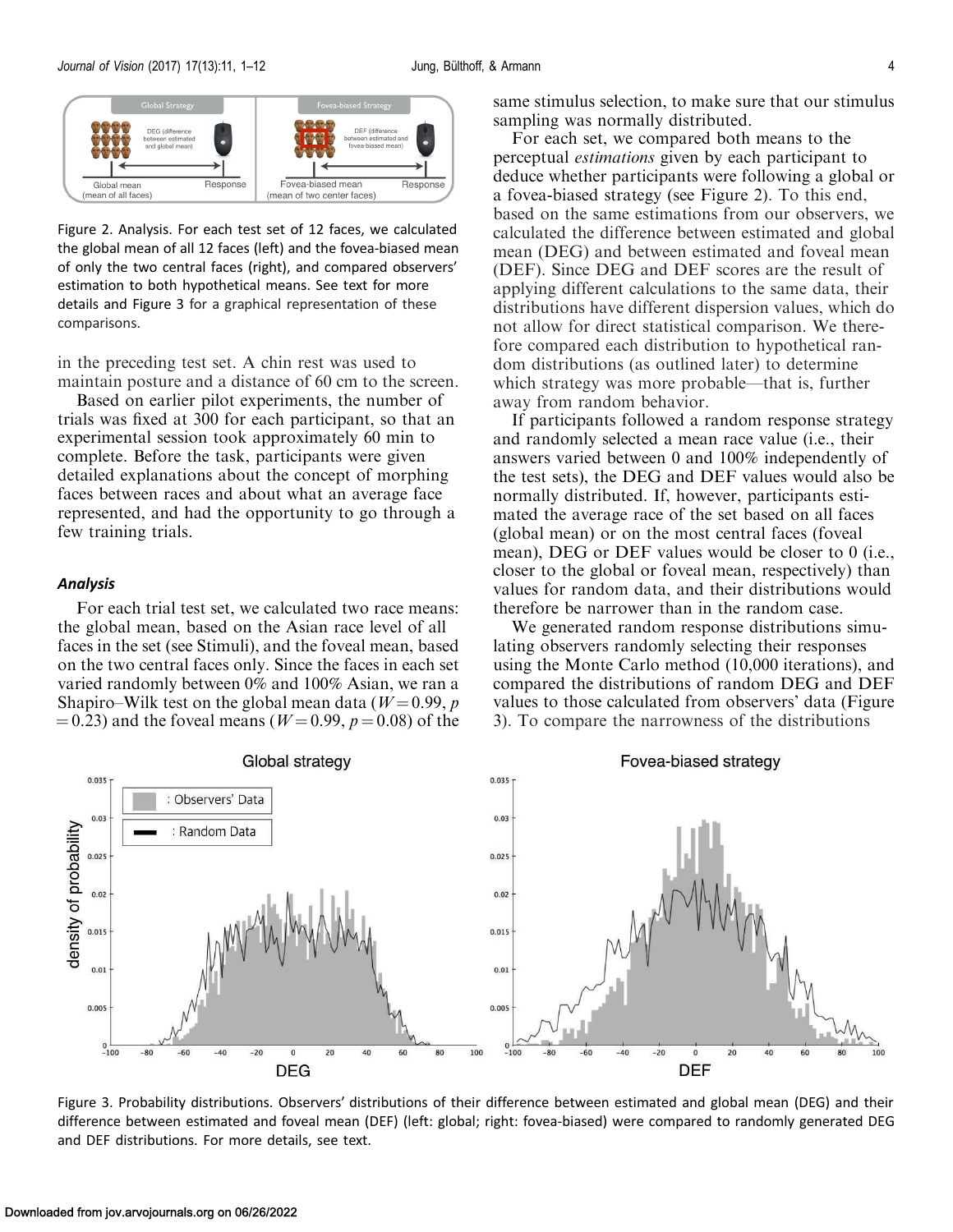

Figure 4. Standard deviations (top) and kurtosis values (bottom) of global (DEG) and fovea-biased (DEF) distributions calculated across observers and from random data.

quantitatively, we compared standard deviations (SDs) and kurtosis (KT) of the DEG and DEF distributions obtained from random and observers' data (see Figure 4). One-sample  $t$  tests (two-tailed) were used to judge whether the SD and KT of observers' data distributions differed significantly from the SD and KT generated from random data for both strategies.

# Results

Distributions of DEG and DEF values obtained from all participants, as well as distributions derived from random data, are shown in [Figure 3.](#page-3-0) A cursory look at the graphs reveals that participants' DEF distribution is narrower and more peaked than their DEG distribution, and, more importantly, that participants' DEF distribution appears narrower and more peaked than their corresponding randomly generated DEF responses. There is no visible difference in the shape of observers' and corresponding random DEG distributions. SDs and KT of DEG and DEF distributions calculated across all participants are shown separately for the global and fovea-biased strategies in Figure 4. If we look at just observers' data in both graphs in Figure 4, it is evident that the global (DEG) and fovea-biased (DEF) distributions have almost identical SDs, while the corresponding KT values assume a platykurtic shape for DEG and a narrower, approaching-normal distribution for DEF values. One-sample t tests show lower SDs ( $M = 27.9$ ,  $SEM = 1.19$ ) for DEG distributions from observers' data than for corresponding random data  $(M = 30.9, t$  $= -2.49$ ,  $df = 14$ ,  $p = 0.025$ ,  $d = 0.64$ ); the difference, however, is much larger for DEF distributions (observers' data:  $M = 28.2$ , SEM = 0.97; random data:  $M =$ 38.3,  $t = -10.4$ ,  $df = 14$ ,  $p < 0.001$ ,  $d = 2.7$ ). For the assumed global strategy (DEG), there is no significant difference between KT values of observers' distributions ( $M = 2.17$ ,  $SEM = 0.10$ ) and of simulated random behavior ( $M = 2.05$ ,  $t = 1.13$ ,  $df = 14$ ,  $p = 0.278$ ,  $d =$ 0.29). For the assumed fovea-biased strategy (DEF), however, we find significantly higher KT values for observers' distributions ( $M = 2.74$ ,  $SEM = 0.08$ ) than for simulated random behavior ( $M = 2.48$ ,  $t = 3.14$ ,  $df =$ 14,  $p = 0.007$ ,  $d = 0.81$ ).

### **Discussion**

In sum, as shown by SDs for estimated and random distributions, our observers showed—for both strategies—better estimation of the race average than random data would predict; the difference was, however, far greater for the assumed fovea-biased (DEF) strategy than for a global (DEG) strategy (see Figure 4). KT values did not show a difference between participants' and random data for the global (DEG) strategy, while for the fovea-biased (DEF) strategy they were higher for human observers than for random data. These (indirect) comparisons and the distributions in [Figure 3](#page-3-0) suggest that the estimated race averages obtained from our observers were closer to a foveabiased mean based on the two central faces than to a global mean based equally on all 12 faces of each set.

Since our participants were not given enough time to scan individual faces (note that the duration of fixations to faces is usually well above 300 ms; see, e.g., Armann & Bülthoff, [2009](#page-9-0); Henderson, Williams,  $\&$ Falk, [2005\)](#page-10-0), and were instructed to fixate in the middle of the stimulus set while trying to get an overall impression of the whole display, what we call here a fovea-biased strategy is very probably not related to conscious allocation of attention. As mentioned in the [Introduction,](#page-0-0) ensemble representation for facial expression has been shown to be equally accurate with or without foveal input (B. A. Wolfe et al., [2015\)](#page-11-0), which suggests a covert automatic process, even if this process is attention driven. Because we found in our experiment that observers' race estimation of the stimulus set is nevertheless closer to a subset average of the two foveally presented faces than to the average across the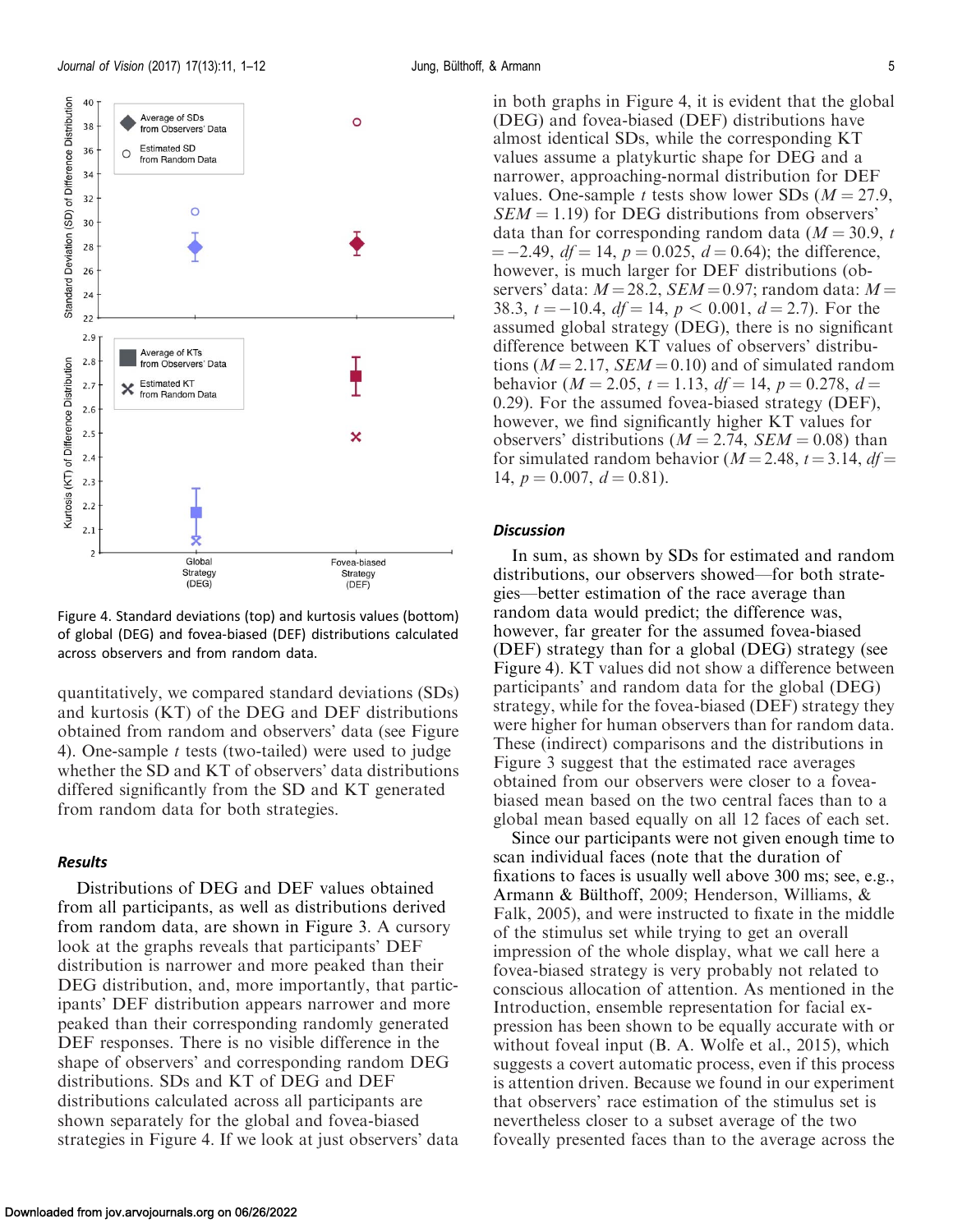<span id="page-5-0"></span>whole set, the question arises whether different parts of the visual display are weighted differently. To systematically estimate the influence from foveally and peripherally presented faces, in Experiment 2 we manipulated and controlled the race information displayed across faces in both parts of the visual display.

# Experiment 2

Our findings in Experiment 1 suggest that observers base their race estimations more on the two central faces of each face set rather than on a global average calculated over all faces equally. The design of Experiment 1 was based on contrasting these two slightly extreme strategies (all faces equally versus only two center faces) and did not allow us to directly assess the influence of central and more peripheral faces in estimating face race. Experiment 2 was done to measure and more precisely compare their respective roles using a slight variation of the same paradigm. Here, instead of randomly choosing the average race of the whole set in each trial, we controlled how Asian or White (in race level) the center two faces were versus the 10 peripheral faces. Comparing actual race levels in the center and the periphery to observers' estimation for each set allowed us to derive a measure for the respective influence of both parts of the visual display.

### **Participants**

Another 23 White volunteers (10 women, 13 men; age range: 21–43 years) residing in Tübingen, Germany, participated in Experiment 2. Informed consent was obtained from all participants. All had normal or corrected-to-normal vision, were unaware of the purpose of the experiment, and were compensated for their time.

#### Stimuli

In Experiment 1 we randomly selected faces for each set, which resulted in a large variety of global raceaverage values. To compare the effect of central and peripheral faces more precisely in Experiment 2, we modified the choice of faces in two ways to create stimulus sets. First, the 12 faces in each grid were separated into two groups—two central faces and 10 peripheral faces (compare to [Figure 2](#page-3-0)). Second, we used fixed race averages for each group, which could take only one out of three values (25%, 50%, or 75% Asian race level). The selection of face morphs for obtaining these average values was done randomly in each trial.

#### Task and procedure

Task and procedure were identical to Experiment 1, with the following exceptions. In each trial, we randomly selected a central and a peripheral combination of faces to obtain one of the three fixed means. With the combination of three central and three peripheral race levels, our design consisted of nine conditions with 40 trials per condition, yielding a total of 360 trials. Three of the nine conditions were homogeneous conditions, showing the same average values in central and peripheral faces (central/peripheral: 25%/25%, 50%/50%, 75%/75%). In all other combinations, central and peripheral faces had different race averages.

## Results

The three homogeneous conditions served as control conditions, allowing us to control for observers' potential bias in judging the mean race of the display even when all faces in a grid have the same race level (see Figure 5). For the 25% and 50% conditions, participants estimated the average to be more Asian than it was, while in the 75% condition they estimated it to be less Asian. As a result, estimated averages differed less from each other in those three conditions than real average values. We cannot determine at this point whether these biases stem from less precise visual information processing in the periphery or from a postperceptual race bias affecting the whole visual display. In order to examine what effect incongruent race information in the center and periphery has on observers' perception of the whole display, we analyzed



Figure 5. Estimated and real race averages for the homogeneous conditions. Error bars show the standard error of the mean. For more details, see text.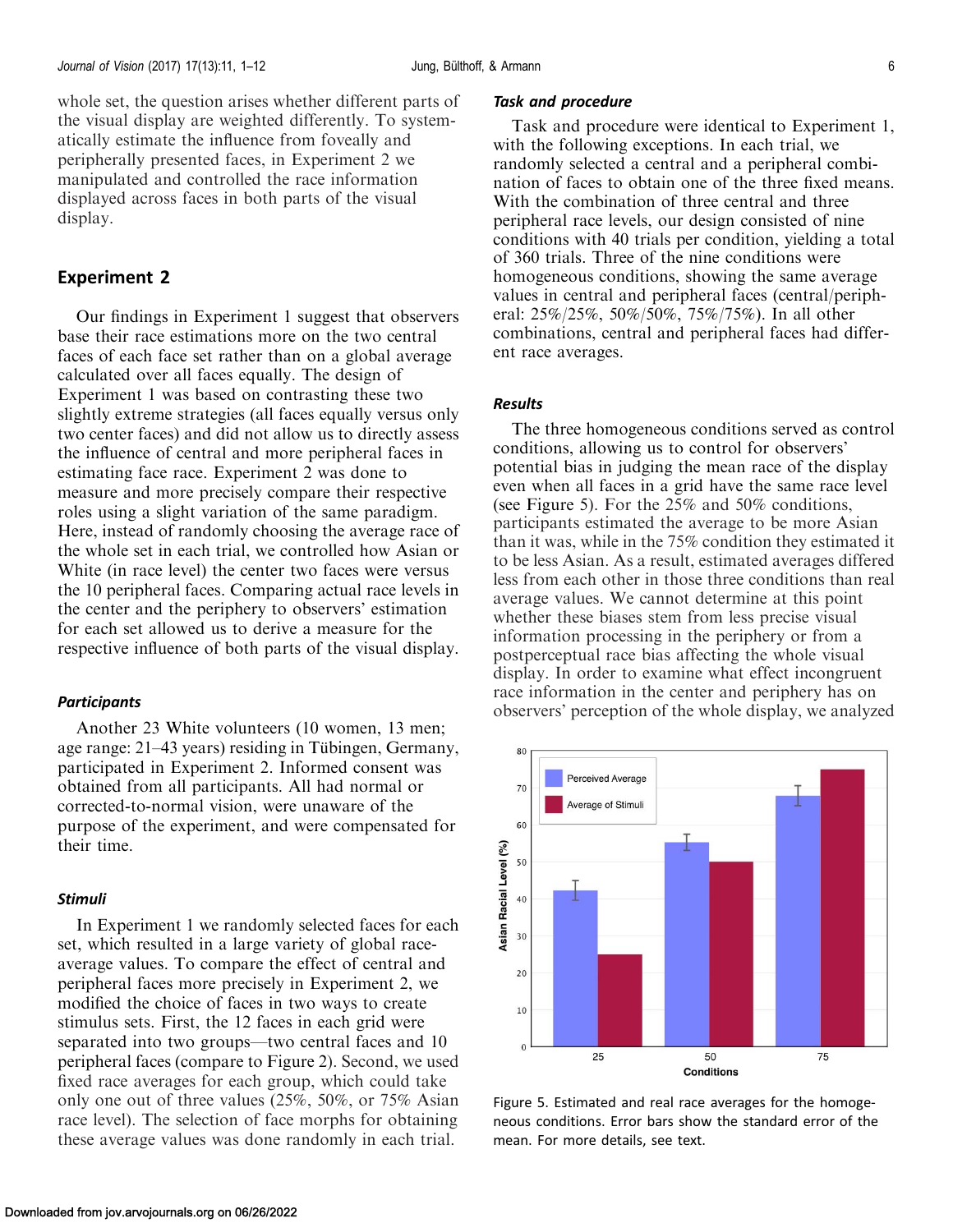

Figure 6. Expected (red) and estimated (blue) race averages for all conditions. Expected averages were calculated using observers' estimations in the homogeneous conditions (25/25, 50/50, 75/75) as a baseline (see [Figure 5\)](#page-5-0). Estimated values are observers' responses; they are by definition identical to the expected values in the homogeneous conditions. Error bars show the standard error of the mean. For more details, see text.

their estimations relative to their own percept of the homogeneous conditions. Therefore, for both strategies, we used observers' estimated race means in the homogeneous conditions as a race baseline to calculate expected averages in all nonhomogeneous conditions (see Figure 6) in the following way.

For the global strategy, by definition, each face contributes equally to the expected average of a set (global mean). The mean race values for the central and peripheral regions were thus exchanged for the race baseline values, according to the data from the homogeneous conditions, to calculate an expected average. For example, for the condition consisting of a 25% peripheral average and a 50% central average, the expected average corresponds to  $(10 \times \text{race baseline} [25])$  $+2 \times$  race baseline [50)])/12.

We calculated expected averages for all conditions, then compared those to observers' actual race estimations for each condition (see Figure 6). A cursory look at the figure shows that calculated expected averages vary across conditions in larger degree according to changes of the peripheral average (along the horizontal axis) than to changes of the central average (along the vertical axis). This is not surprising, because the peripheral group contains more faces than the central group. However, race estimations obtained from our participants show the opposite pattern: Their estima-



Figure 7. Simple linear regressions on participants' estimations for the three race levels (25%, 50%, 75% Asian) averaged across either central (cross) or peripheral (circle) faces only. For more details, see text.

tions are more affected by changes of the central average (vertical axis) than by changes of the peripheral average (horizontal axis). A two-way ANOVA on observers' race-average estimations with the factors center race level (25, 50, 75) and periphery race level (25, 50, 75) was performed to examine the influence of average race levels of center and peripheral regions on the reported average race level. Note that in this design, the two factors to be combined orthogonally are not location versus level, but the average race levels of each area (fixed at either 25%, 50%, or 75%). The test revealed a significant main effect for periphery race level,  $F(2, 198) = 4.66$ ,  $p = 0.011$ ,  $\eta^2 = 0.032$ , and for center race level,  $F(2, 198) = 42.5, p < 0.001, \eta^2 = 0.29$ , but no significant interaction between the two,  $F(4, 4)$  $198$ )  $= 0.24$ ,  $p = 0.913$ ,  $\eta^2 = 0.003$ .

While the ANOVA showed significant main effects for both center race level and periphery race level, we found their effect sizes to be very different. To get a closer look at how center and periphery faces might influence observers' race estimation of the test set differently, we again assumed two distinct strategies, a global one and a foveal one, and subdivided each observers' race-estimation data twice: once by race level of center faces (25, 50, 75) and a second time by race level of periphery faces (25, 50, 75). We then applied linear regression to each data set (note that both sets contain the same data) and compared the slopes of the resulting regression lines. As an illustration (see Figure 7), the ''25% Asian Race Level'' bin for the center-faces strategy consists of all trials with a 25% center race level (120 trials), independent of the race average in the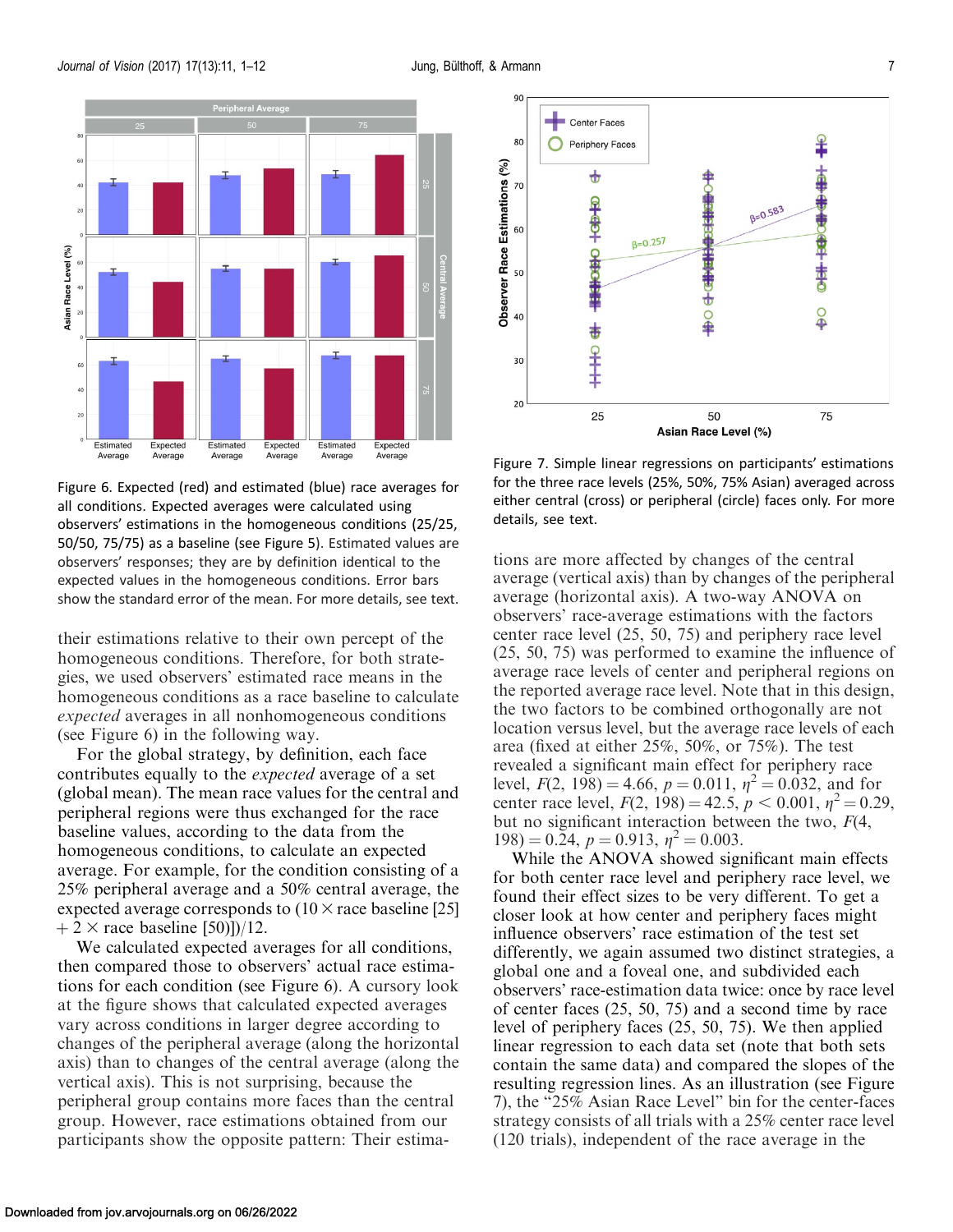periphery (i.e., containing all potential race levels at the peripheral location). The same bin for the peripheryaces strategy consists of all trials with a 25% periphery race level, independent of the race average of the center faces. The same grid consisting of two 25% Asian faces and 10 75% Asian faces was thus labeled 25% Asian in the center-faces condition but 75% Asian in the periphery-faces condition.

The regression analyses show that both central and peripheral faces influence observers' race estimation significantly, with a standardized beta coefficient of 0.257 for periphery faces,  $F(1, 67) = 4.75$ ,  $p = 0.033$ ,  $R^2$  $\kappa = 0.066$ , and 0.58 for center faces,  $F(1, 67) = 34.4$ ,  $p <$ 0.001,  $R^2 = 0.34$ . Using linear hypothesis testing, we found that there is a significant difference between the two regression coefficients,  $F(1, 204) = 19.53$ ,  $p < 0.001$ . In line with the different effect sizes we find in the ANOVA, these results illustrate that while the peripheral race level is averaged over 10 faces and the central race level over only two, the information from those two center faces yields a regression beta coefficient almost three times as large as the one for the 10 peripheral faces.

### **Discussion**

In Experiment 1 we tested whether race averaging from a set of faces is possible in the same way that averaging of face expressions, gender, and identity has been reported in earlier studies. We also tested whether observers' race estimations are closer to a global average that takes all faces of the test set equally into account or to an average of only the two central faces closest to the point of fixation. The design of Experiment 1 did not, however, allow for a more finegrained assessment of the potentially weighted influence of each part of the visual display. In Experiment 2, we therefore tested more systematically whether observers' race estimations are more influenced by the physical race makeup of the center or the periphery of the visual display. We find that the two central faces have a stronger influence on observers' ensemble percept than the 10 faces in the periphery.

# General discussion

In sum, our experiments show that the visual system can estimate the average race of a crowd even when time constraints and the number of faces presented at once do not allow conscious perception of individuals, but that it gives far more weight to the faces perceived foveally than to faces in the periphery. This suggests that our first gist of a crowd of people would be strongly biased toward the faces we directly look at.

The short presentation duration and high number of stimuli in the current and other studies on ensemble perception suggest that this is due not to active subsampling of visual information or a cognitive strategy but rather to an unconscious covert process, as has been proposed recently by B. A. Wolfe et al. [\(2015](#page-11-0)).

B. A. Wolfe et al. also report that occluding foveal information when presenting sets of faces in an ensemble-representation task does not impair observers' ability to estimate the average emotion (in their case) of the whole set—a finding that at first glance seems to contradict our results. One could assume that face race might be processed differently from emotion, and since the current study is the first one to systematically extend the line of ensemble-representation research from identity, emotion, and gender to face race (but see Thornton, Srismith, Oxner, & Hayward, [2014\)](#page-10-0), it does not provide any argument for or against that assumption. While our morphing technique—that is, first creating two central tendencies by averaging within an Asian and a White face set, then defining the differences between those two averages as the predominant differences between the two races—does yield stimuli whose main dominating feature is race, it is of course not possible to completely disentangle identity and race information in faces. Unlike in experiments on ensemble percepts of identity and emotions (but in fact similar to ensemble experiments on gender), race morphs, as soon as the difference between two faces becomes too large (e.g., 50% or 75% in our continuum; see [Figure 1](#page-2-0)), are perceived as different people. One might thus wonder whether some discrepancies between our results and earlier findings might have to be attributed to this technical issue, and further research using race morphs while exploring aspects of ensemble perception that have been investigated for identity—such as viewpoint-invariant representations (Leib et al., [2014](#page-10-0)) or multiple levels of ensemble representations (Haberman, Brady, & Alvarez, [2015](#page-10-0))—might help to elucidate this question. Regarding the findings presented here, however, another recent study (Ji et al., [2014\)](#page-10-0) using a very similar design to ours has explored how faces in foveal and extrafoveal vision contribute to an ensemble percept of emotion (i.e., a feature, unlike race, that can be manipulated within, and thus independently of, identity), and came to the same conclusion: Faces in foveal vision are given more weight than faces in the periphery. These similar findings from a face domain that has been studied before in ensemble representation make it unlikely that there is a different mechanism behind race averaging. Some work on ensemble representations of low-level features has also found that when observers' attention is drawn to a particular item in a set, mean estimation is biased toward the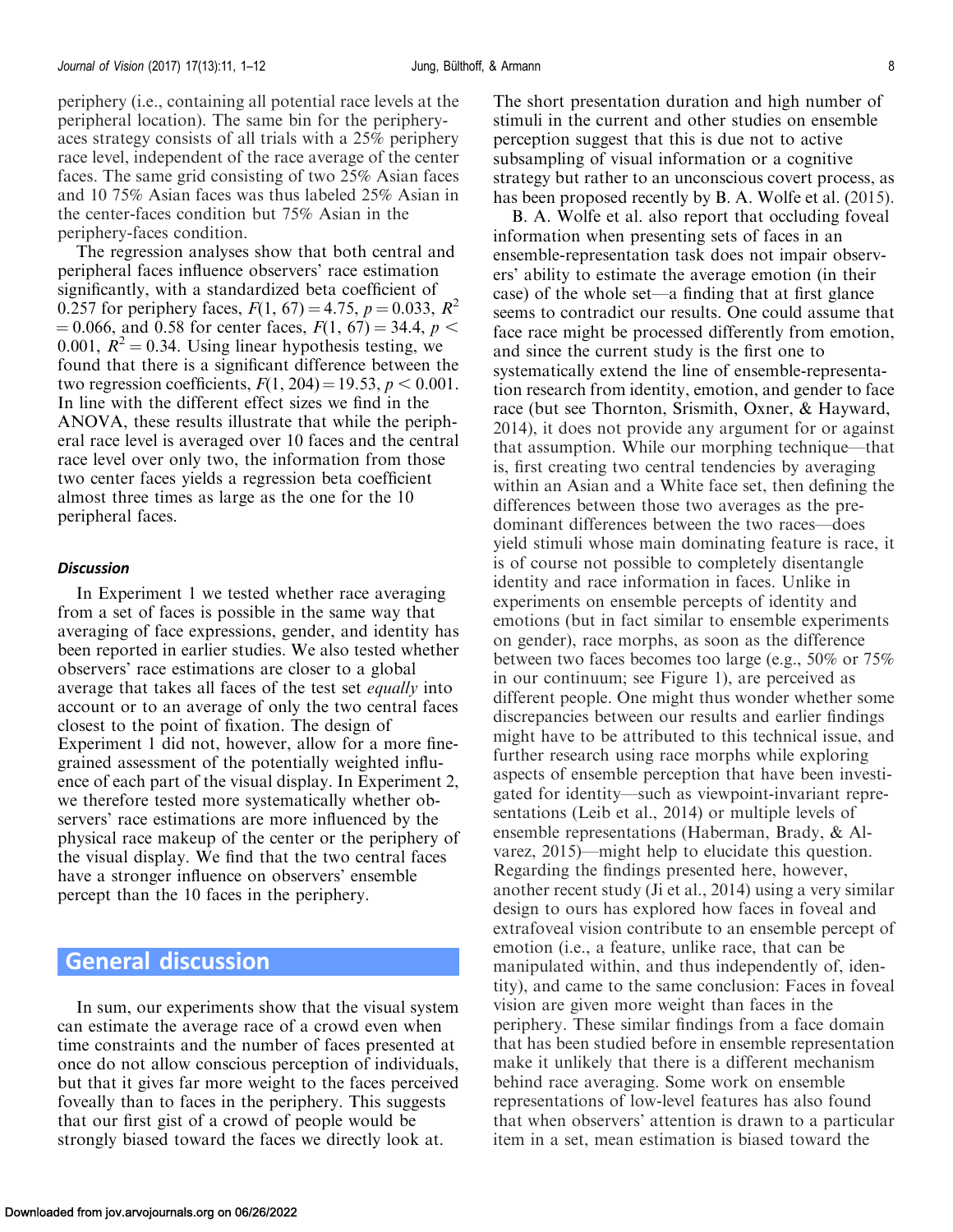specific characteristic of that item (e.g., de Fockert & Marchant, [2008](#page-10-0)).

Rather than providing conflicting results, we would argue, the current study and the one by Ji et al. on one side and B. A. Wolfe et al. on the other side are looking into different aspects of ensemble perception of highlevel face features. B. A. Wolfe et al. demonstrate that observers can judge the mean emotion of a set of faces in the presence or absence of foveal visual information (but note that feedback was provided after every trial). This is, however, no indication that the visual system does not rely more on foveal information when it is available. Observers in the occluded and nonoccluded conditions in those experiments might have pragmatically adjusted their strategy to reach the highest possible performance on the task at hand. When encountering a crowd of people in real life, however, the visual system's natural approach might be different. Furthermore, our experiments show how stimuli outside of the fovea are indeed taken into account in extracting an ensemble percept (even though the effect of the periphery in our experiments is surprisingly weak), which is in accordance with the results of B. A. Wolfe et al. in particular, and of other studies on ensemble perception.

There are a lot of examples in face research where strategies in a task are adapted to what is available. Successful face recognition from highly distorted, blurred, or selectively occluded images (see, e.g., Schyns, Bonnar, & Gosselin, [2002;](#page-10-0) Sinha, Balas, Ostrovsky, & Russell, [2006](#page-10-0)) demonstrates how flexible face-perception processes are in general. The most obvious example is probably prosopagnosic observers, who often excel at tasks that are used to diagnose low face-recognition skills by employing all kinds of compensatory strategies. These same prosopagnosic observers nevertheless do not have typical faceprocessing abilities, and struggle in social interactions in their daily lives (e.g., Esins, Schultz, Stemper, Kennerknecht, & Bülthoff, [2016](#page-10-0)).

What we suggest is thus that when we look at natural everyday crowd situations, rather than a trained feedback task in the lab, observers do make eye movements and bias their mean estimation toward information processed foveally—but they also integrate some information from across the whole visual field into their percept, and they do so in an automatic, covert process.

Objects outside the focus of attention are perceived less clearly and with lower contrast (see, e.g., Carrasco et al., [2002](#page-9-0); Pestilli & Carrasco, [2005](#page-10-0)). Given differences in cell types, density, and connections to higher processing levels across the retina, objects outside the foveal field of view are also processed at lower resolution (e.g., Dacey & Petersen, [1992](#page-10-0); Livingstone & Hubel, [1987;](#page-10-0) Schiller, Logothetis, & Charles, [1990\)](#page-10-0). As Alvarez [\(2011](#page-9-0)) has illustrated, it makes intuitive sense for the visual system to give more weight to reliable than to unreliable information, and computer simulations show that error distributions are lower for such a precision-weighted average than for an average that weighs all information equally.

An alternative way of thinking about these results, proposed by Haberman et al. ([2015\)](#page-10-0), is that they could reflect the presence of two different representations that is, an exemplar representation for the limited number of directly attended central faces and an ensemble representation including peripheral information. Since the processes underlying exemplar and ensemble representations are not identical, but might be mutually interactive, one could hypothesize that participants' average race estimation is based on some combination of both representations.

A general question about ensemble perception of faces that arises from the current research is whether the brain assumes a certain degree of reliability for weighting faces in different parts of the visual display, and whether this degree of reliability is drawn from statistical inferences (knowledge, experience) about the world. Alternatively, the visual system might simply use a heuristic to calculate averages, based for instance on visual resolution in the retina declining with eccentricity. One way of investigating this aspect further would be to present all face stimuli in a set foveally but sequentially across time. When eliminating visual-field differences in this way, Haberman and Whitney [\(2009](#page-10-0)) showed that ensemble information about facial expression is integrated over time and robust even for large set sizes. Comparing the temporal averaging process in such a continuous stream with no differences in visual resolution to the visual averaging from the stimulus grid used here and in numerous earlier studies on ensemble perception could be a starting point for further investigating whether statistical inferences or heuristics are the basis of the weighted averaging we find.

Haberman and Whitney ([2010](#page-10-0)) have also shown that emotional deviants are not taken into account when an average is calculated across a visual set of faces. Regarding the significance of race and racial outliers in everyday life, it would be interesting to test whether the same holds true for sets of faces manipulated for race. In fact, some of our results on ensemble perception (unpublished data) suggest that more weight is given to own-race faces in race estimation. While these are preliminary results awaiting confirmation by more thorough testing, other-race faces could be interpreted as outliers, thus supporting the findings of Haberman and Whitney [\(2010\)](#page-10-0) for emotion and suggesting that they hold for face race too (but see Thornton et al., [2014\)](#page-10-0). Manipulating face stimulus presentation in terms of both visual eccen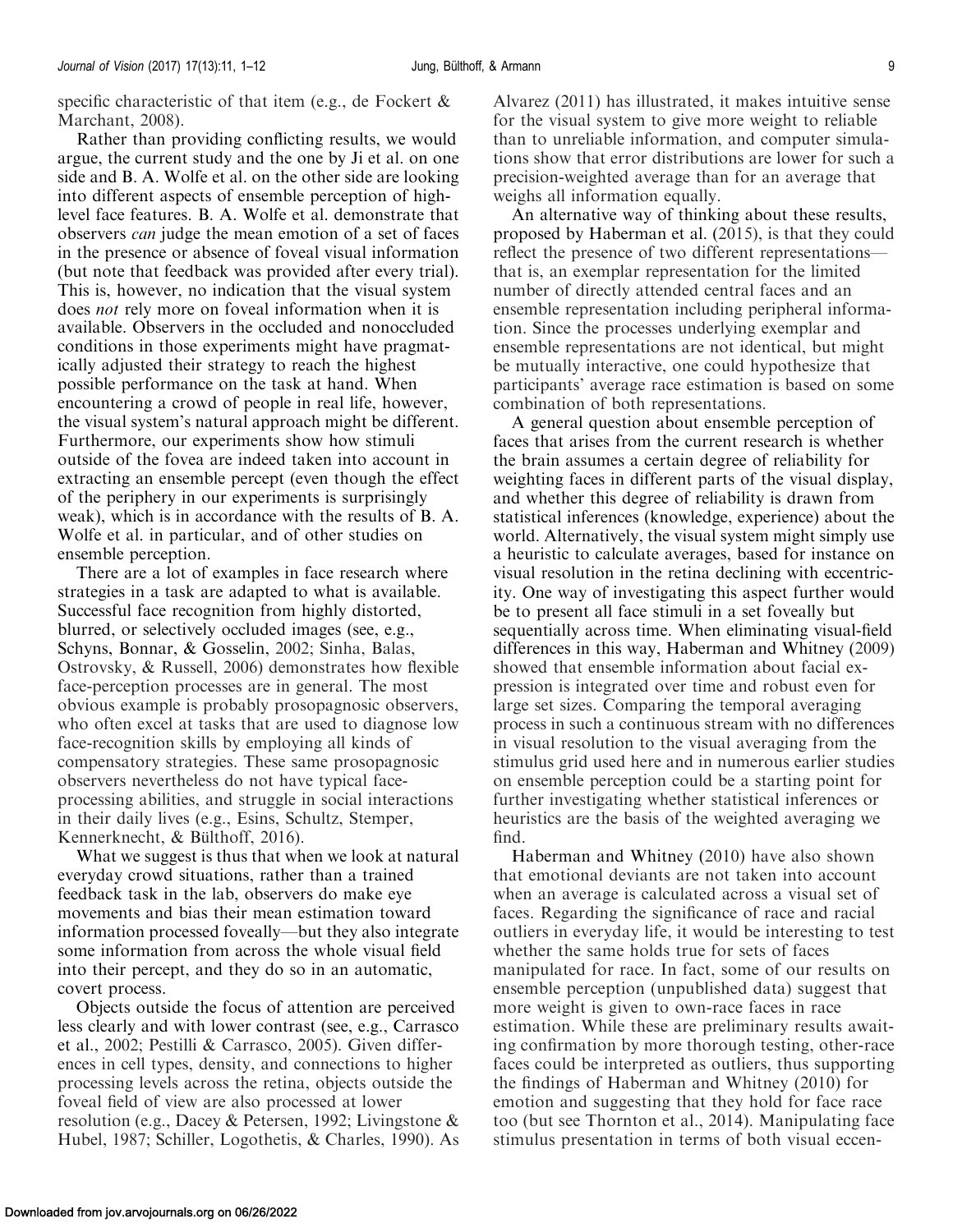<span id="page-9-0"></span>tricity and time (by sequential presentation) would allow further insight into inferential or heuristic strategies at the base of ensemble perception when it comes to outlier detection and processing beyond effects of local saliency.

Note that our assumption of a weighted averaging strategy (due either to differences in accuracy across the visual field or to real-life experience) is not the only possible explanation for our results. It could also be possible that the visual system does assign equal weights to all incoming information but that due to a loss in resolution and contrast, as well as crowding occurring in the periphery, peripheral input has a lower impact on the calculation of the average. To distinguish between such a purely system-inherent mechanism on the one hand and attention-driven or cognitive strategies on the other, one could for example estimate and integrate the peripheral loss of information into the model, or display peripheral stimuli in such a way that the loss is compensated (e.g., manipulating size, contrast, or spacing), and see if the central bias persists under these circumstances.

What we have tested here so far is an ecologically valid crowd situation where faces in the periphery seem of lesser resolution and more crowded, from the point of the observer; future research will have to show whether the limitations of the visual field are the main driving force behind the central bias we and others find in ensemble representations of faces.

# **Conclusion**

To summarize, we show here that observers can average across multiple faces when asked to judge the mean race of a group, similar to judgments of mean emotion or gender from faces, and similar to ensemble representations in other, more low-level domains of visual processing. We further find that the averaging process appears to take information from the whole visual field into account, but that far more weight is given to those faces presented foveally than peripherally. Further research has to show whether this effect simply stems from inaccuracies in the processing of information from the periphery of the visual field or if it represents a way of precision-weighting information. If the latter is true, such a strategy could then be due to differences in the accuracy with which the visual system processes information across the visual field, or to statistical inferences the brain makes about the world and the faces we encounter.

Keywords: ensemble perception, summary statistics, face recognition, face race

# Acknowledgments

We want to thank Ian M. Thornton for providing the initial idea for the research that went into this study, for fruitful discussions while the work was being done, and for helpful comments on the manuscript. Part of the work that went into this publication was supported by a scholarship by the DAAD (German Academic Exchange Service)—NRF (National Research Foundation of Korea) bilateral scientist exchange program awarded to Regine Armann.

Commercial relationships: none. Corresponding author: Regine G. M. Armann. Email: [regine.armann@tuebingen.mpg.de.](mailto:regine.armann@tuebingen.mpg.de) Address: Max Planck Institute for Biological Cybernetics, Tübingen, Germany.

# **References**

- Alvarez, G. A. (2011). Representing multiple objects as an ensemble enhances visual cognition. Trends in Cognitive Sciences, 15(3), 122–131.
- Alvarez, G. A., & Oliva, A. (2008). The representation of simple ensemble visual features outside the focus of attention. Psychological Science, 19(4), 392–398.
- Ariely, D. (2001). Seeing sets: Representation by statistical properties. Psychological Science, 12(2), 157–162.
- Armann, R., & Bülthoff, I. (2009). Gaze behavior in face comparison: The roles of sex, task, and symmetry. Attention, Perception, & Psychophysics, 71(5), 1107–1126.
- Blanz, V., & Vetter, T. (1999). A morphable model for the synthesis of 3D faces. In SIGGRAPH '99 proceedings of the 26th annual conference on computer graphics and interactive techniques (pp. 187–194). New York: ACM Press/Addison-Wesley.
- Brainard, D. H. (1997). The Psychophysics Toolbox. Spatial Vision, 10, 433–436.
- Bülthoff, I., Armann, R. G. M., Lee, R. K., & Bülthoff, H. H. (2015). The other-race effect revisited: No Effect for faces varying in race only. In S.-W. Lee (Ed.), Recent progress in brain and cognitive engineering (pp. 153–165). Dordrecht, the Netherlands: Springer.
- Carrasco, M., Williams, P. E., & Yeshurun, Y. (2002). Covert attention increases spatial resolution with or without masks: Support for signal enhancement. Journal of Vision, 2(6):4, 467–479, doi:[10.1167/2.6.](http://dx.doi.org/10.1167/2.6.4) [4](http://dx.doi.org/10.1167/2.6.4). [[PubMed](https://www.ncbi.nlm.nih.gov/pubmed/12678645)] [[Article\]](http://jov.arvojournals.org/article.aspx?articleid=2121529)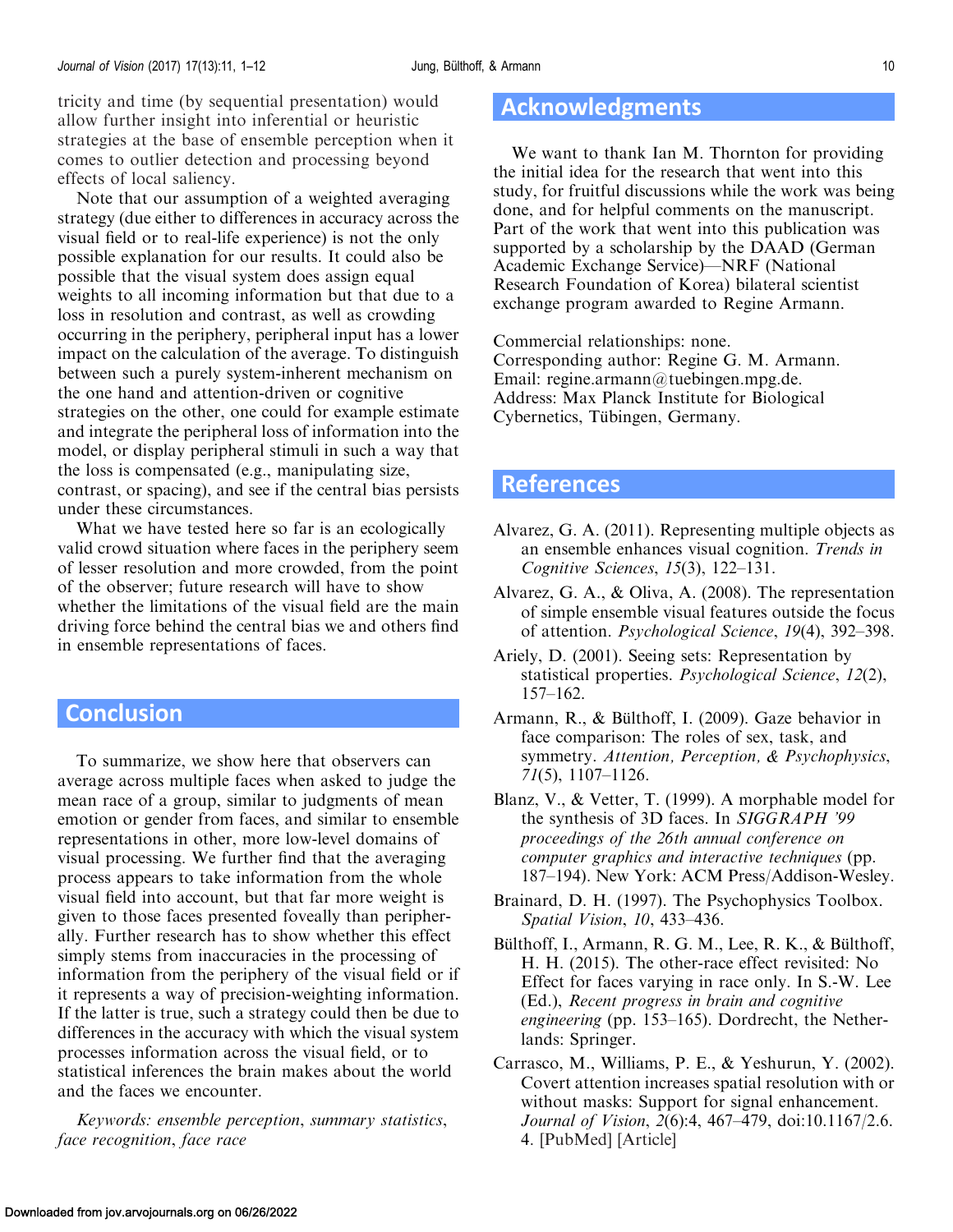- <span id="page-10-0"></span>Chong, S. C., Joo, S. J., Emmanouil, T. A., & Treisman, A. (2008). Statistical processing: Not so implausible after all. *Perception & Psychophysics*, 70(7), 1327–1334.
- Dacey, D. M., & Petersen, M. R. (1992). Dendritic field size and morphology of midget and parasol ganglion cells of the human retina. Proceedings of the National Academy of Sciences, USA, 89(20), 9666–9670.
- Dakin, S. C., & Watt, R. J. (1997). The computation of orientation statistics from visual texture. Vision Research, 37(22), 3181–3192.
- de Fockert, J. W., & Marchant, A. P. (2008). Attention modulates set representation by statistical properties. Perception & Psychophysics, 70(5), 789–794.
- de Fockert, J., & Wolfenstein, C. (2009). Rapid extraction of mean identity from sets of faces. The Quarterly Journal of Experimental Psychology, 62(9), 1716–1722.
- Esins, J., Schultz, J., Stemper, C., Kennerknecht, I., & Bülthoff, I. (2016). Face perception and test reliabilities in congenital prosopagnosia in seven tests. i-Perception, 7(1), 2041669515625797.
- Haberman, J., Brady, T. F., & Alvarez, G. A. (2015). Individual differences in ensemble perception reveal multiple, independent levels of ensemble representation. Journal of Experimental Psychology: General, 144(2), 432–446.
- Haberman, J., & Whitney, D. (2007). Rapid extraction of mean emotion and gender from sets of faces. Current Biology, 17(17), R751–R753.
- Haberman, J., & Whitney, D. (2009). Seeing the mean: Ensemble coding for sets of faces. Journal of Experimental Psychology: Human Perception and Performance, 35(3), 718–734.
- Haberman, J., & Whitney, D. (2010). The visual system discounts emotional deviants when extracting average expression. Attention, Perception, & Psychophysics, 72(7), 1825–1838.
- Henderson, J. M., Williams, C. C., & Falk, R. J. (2005). Eye movements are functional during face learning. Memory & Cognition, 33(1), 98–106.
- Im, H. Y., & Halberda, J. (2013). The effects of sampling and internal noise on the representation of ensemble average size. Attention, Perception, & Psychophysics, 75(2), 278–286.
- Ji, L., Chen, W., & Fu, X.  $(2014)$ . Different roles of foveal and extrafoveal vision in ensemble representation for facial expressions. In D. Harris (Ed.), International conference on engineering psychology and cognitive ergonomics (pp. 164–173). Cham, Switzerland: Springer International Publishing AG.
- Kleiner, M., Brainard, D., & Pelli, D. (2007). What's new in Psychtoolbox-3? Perception, 36 ECVP Abstract Supplement.
- Leib, A. Y., Fischer, J., Liu, Y., Qiu, S., Robertson, L., & Whitney, D. (2014). Ensemble crowd perception: A viewpoint-invariant mechanism to represent average crowd identity. Journal of Vision, 14(8):26, 1–13, doi[:10.1167/14.8.26](http://dx.doi.org/10.1167/14.8.26). [[PubMed](https://www.ncbi.nlm.nih.gov/pubmed/25074904)] [[Article](http://jov.arvojournals.org/article.aspx?articleid=2194053)]
- Livingstone, M. S., & Hubel, D. H. (1987). Psychophysical evidence for separate channels for the perception of form, color, movement, and depth. The Journal of Neuroscience, 7(11), 3416–3468.
- Morgan, M. J., & Glennerster, A. (1991). Efficiency of locating centres of dot-clusters by human observers. Vision Research, 31(12), 2075–2083.
- Myczek, K., & Simons, D. J. (2008). Better than average: Alternatives to statistical summary representations for rapid judgments of average size. Perception & Psychophysics, 70(5), 772–788.
- Parkes, L., Lund, J., Angelucci, A., Solomon, J. A., & Morgan, M. (2001). Compulsory averaging of crowded orientation signals in human vision. Nature Neuroscience, 4(7), 739–744.
- Pelli, D. G. (1997). The VideoToolbox software for visual psychophysics: Transforming numbers into movies. Spatial Vision, 10, 437-442.
- Pestilli, F., & Carrasco, M. (2005). Attention enhances contrast sensitivity at cued and impairs it at uncued locations. Vision Research, 45(14), 1867–1875.
- Schiller, P. H., Logothetis, N. K., & Charles, E. R. (1990). Role of the color-opponent and broad-band channels in vision. Visual Neuroscience, 5(4), 321– 346.
- Schyns, P. G., Bonnar, L., & Gosselin, F. (2002). Show me the features! Understanding recognition from the use of visual information. Psychological Science, 13(5), 402–409.
- Sinha, P., Balas, B., Ostrovsky, Y., & Russell, R. (2006). Face recognition by humans: Nineteen results all computer vision researchers should know about. Proceedings of the IEEE, 94(11), 1948–1962.
- Thornton, I. M., Srismith, D., Oxner, M., & Hayward, W. G. (2014). Establishing a majority: Observer race influences estimates of crowd ethnicity. i-Perception, 5(5), 490.
- Watamaniuk, S. N., & Duchon, A. (1992). The human visual system averages speed information. Vision Research, 32(5), 931–941.
- Watamaniuk, S. N., Sekuler, R., & Williams, D. W. (1989). Direction perception in complex dynamic displays: The integration of direction information. Vision Research, 29(1), 47–59.